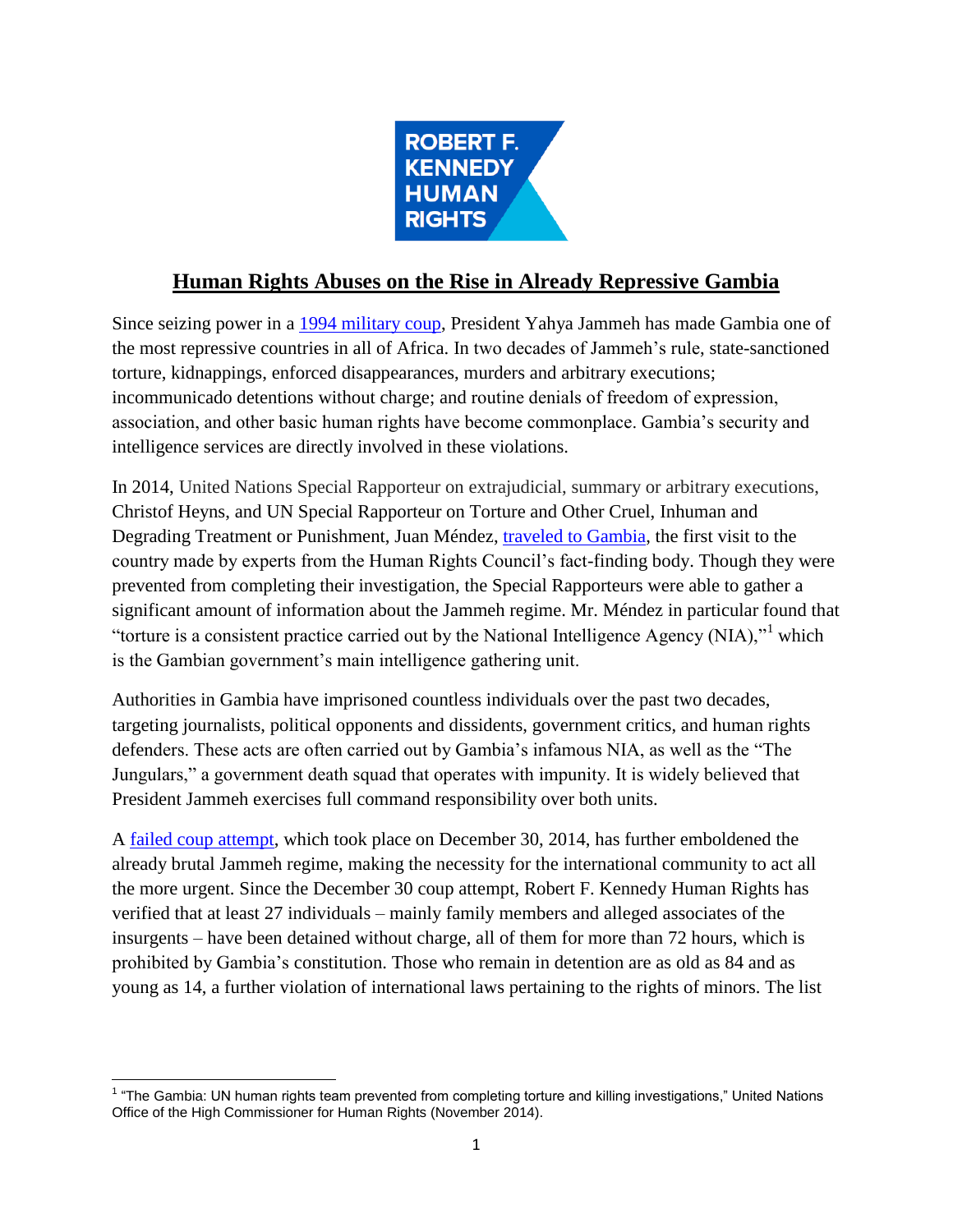of individuals currently detained is not exhaustive, and may be higher, a grave concern given Gambia's prison system, where torture is rampant and physical abuse common.<sup>2</sup>

Given President Jammeh's deplorable record, steps should be taken by the international community to prevent further atrocities and help the country turn onto a path towards a sustainable democracy that respects the fundamental rights and freedoms of its citizens.

The following instances provide a brief overview of the human rights abuses committed in Gambia since 2000, with a particular emphasis on the past several years.<sup>3</sup>

As the following examples will illustrate, the Gambian government has reacted to the December 30 coup attempt by escalating its repression. President Jammeh's message to Gambian citizens is unequivocal: there is no room for dissent, nor will criticizing or otherwise questioning the absolute authority of the president be tolerated.

The current situation (*January–February 2015)*

l

- Verified reports conclude that 27 relatives and suspected associates of the December 30 coup plotters are currently detained without charge and have been held incommunicado, some of them for nearly a month. The latest nationwide crackdown has also forced several people into **forced exile**, according to Article 19.<sup>4</sup>
- An estimated 16 suspected "homosexuals" [arrested](http://76crimes.com/2014/11/30/report-gambian-arrests-of-alleged-lgbti-now-total-16/) including a 16-year-old boy who was later released – under Gambia's newly [revised](http://www.hrw.org/sites/default/files/related_material/Gambia%20Criminal%20Code%20Act%202014.pdf) Criminal Code (Amendment) Act.<sup>5</sup> Many have been held incommunicado since October 2014. Unconfirmed reports recently surfaced, saying that only 3 of the originally detained remain in custody.
- Throughout the month of January, [road blocks](http://www.faturadio.com/index.php?option=com_k2&view=item&id=480:jammeh-distrups-life-in-banjul-and-the-houston-press-put-the-obama-administration-and-justice-department-to-task) are commonplace in the capital Banjul, with reports of cell phones and personal property being confiscated by authorities.<sup>6</sup>
- In late January, one of the suspected gay men arrested in 2014 was brought to Edward [Francis Teaching Hospital](http://www.buzzfeed.com/lesterfeder/witness-reports-man-accused-of-homosexuality-in-the-gambia-t#.ytdO20eqle) in Banjul, with reports of "excessive bleeding" consistent with

<sup>&</sup>lt;sup>2</sup> Among other human rights reports, including from Human Rights Watch and Amnesty International, see Freedom House's annual *Freedom in the World* report (2015): https://www.freedomhouse.org/report/freedomworld/2014/gambia#.VNFIDdLF\_ng

 $3$  Several of these examples were previously documented in a July 2014 report issued by Amnesty International, Article 19, and a regional network of human rights defenders, RADDHO. See:

http://www.article19.org/data/files/medialibrary/37629/Briefing-20-Years-of-Oppression-Gambia-English.pdf

<sup>&</sup>lt;sup>4</sup> "The Gambia: Families targeted and persecuted after failed cup d'état in the Gambia," Article 19 (February 2, 2015). <sup>5</sup> "Report: Gambian arrests of LGBTI now total 16," 76crimes.com (November 30, 2014).

 $6$  Information from numerous local reports and independent sources, including from FatuRadio.com on January 15, 2015, entitled: "Jammeh Disrupts Life in Banjul."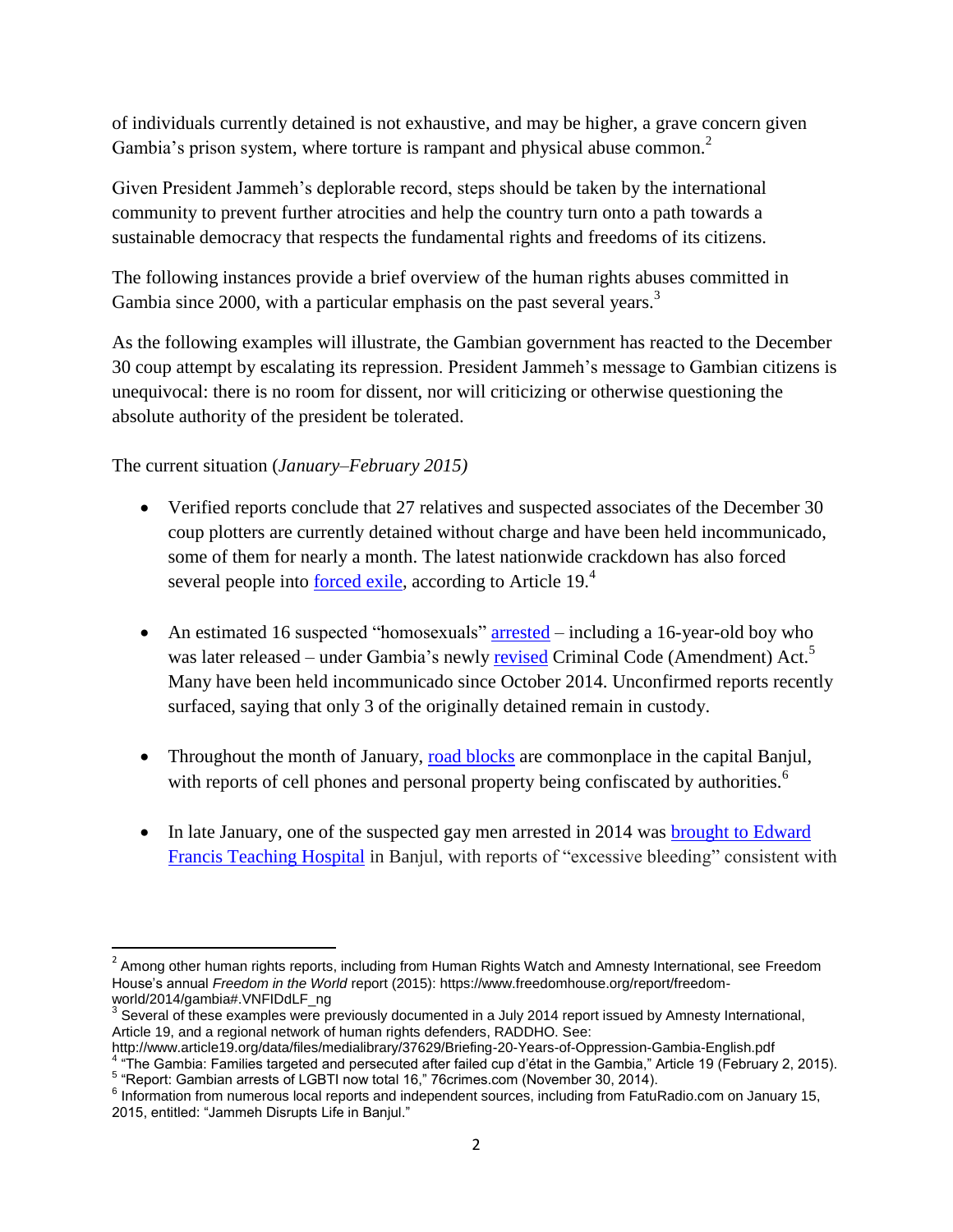torture.<sup>7</sup> As of this writing, the man was being held in a private wing of the hospital, denied visitors, and guarded by armed security men.

# *Murder and Arbitrary Executions*

- In August 2012, after a decades-long moratorium, Gambian authorities [arbitrarily execute](http://www.theguardian.com/world/2012/aug/25/gambia-executes-nine-prisoners) 9 death row inmates, without due process, during one overnight session. Three of those executed were sentenced for treason and two of the nine were Senegalese citizens.
- In July 2010, an estimated 50 foreign nationals, including 44 Ghanaians, are [murdered](http://www.ghanaweb.com/GhanaHomePage/diaspora/artikel.php?ID=110360) by Gambian officials. The foreign nationals were on transit to Europe and docked in Gambian waters where local immigration officials deemed them "security threats" and linked to a possible coup attempt. Gambia State House officials were alleged to have used machetes, axes, sticks and other crude objects to kill them. To date, no one has been charged or held accountable for the mass murder.
- Journalist Deyda Hydara is [murdered](http://allafrica.com/stories/201412160507.html) in December 2004 by what many believe was a plot originating from Gambia's State House, due to Hydara's critical reporting on the Jammeh regime. To this day, there has not been an official investigation into his death. In 2010, the ECOWAS Community Court of Justice [rules against](https://cpj.org/2014/06/ecowas-court-rules-gambia-failed-to-investigate-jo.php#more) Gambia for failing to investigate Hydara's murder, in which they state the country was "fostering a climate of impunity."
- Gambian security forces in April 2000 [open fire](http://www.ouestaf.com/gambia/m/April-2000-Horrible-Month-Impunity-in-14-Protesters-Murder-Case_a87.html) on peaceful demonstrators who were protesting the murder of a local student who died after being tortured, including being forced to swallow cement – killing a total of 14 students, including 6 children. To this day, not a single individual has been brought to justice.

# *Torture*

- In December 2012, Imam Baba Leigh [winner](http://www.frontlinedefenders.org/node/24078) of the Pan-African Human Rights Defender Award – was abducted from his home and brought to NIA headquarters in Banjul where he was [beaten and tortured](http://www.ibtimes.co.uk/imam-baba-leigh-persecuted-gambia-state-amnesty-519728) for nine days. Imam Leigh was later moved to a secret location where he was detained incommunicado and without charge for nearly 6 months. He now lives abroad following his [release](http://www.amnesty.org/en/news/activist-freed-journalist-still-missing-gambia-2013-05-14) in May 2013.
- In 2011, [Dr. Amadou Janneh,](http://www.foxnews.com/world/2012/09/18/american-prisoners-set-to-leave-gambia/) a former Minister of Communication and Information, Ndey Tapha Sosseh, and several others, are charged with treason for, among other crimes, printing t-shirts with the slogan "End Dictatorship Now." Dr. Janneh is sentenced to life in prison "with hard labor." More than a year later, and after being held in solitary confinement, Dr. Janneh is released and expelled from the country. Sosseh was tried in

 7 "Witness Says Gambian Man Accused of Homosexuality Bore Signs of Torture, May Be Executed," BuzzFeed News (January 27, 2015): http://www.buzzfeed.com/lesterfeder/witness-reports-man-accused-of-homosexuality-inthe-gambia-t#.egWOJgyKYy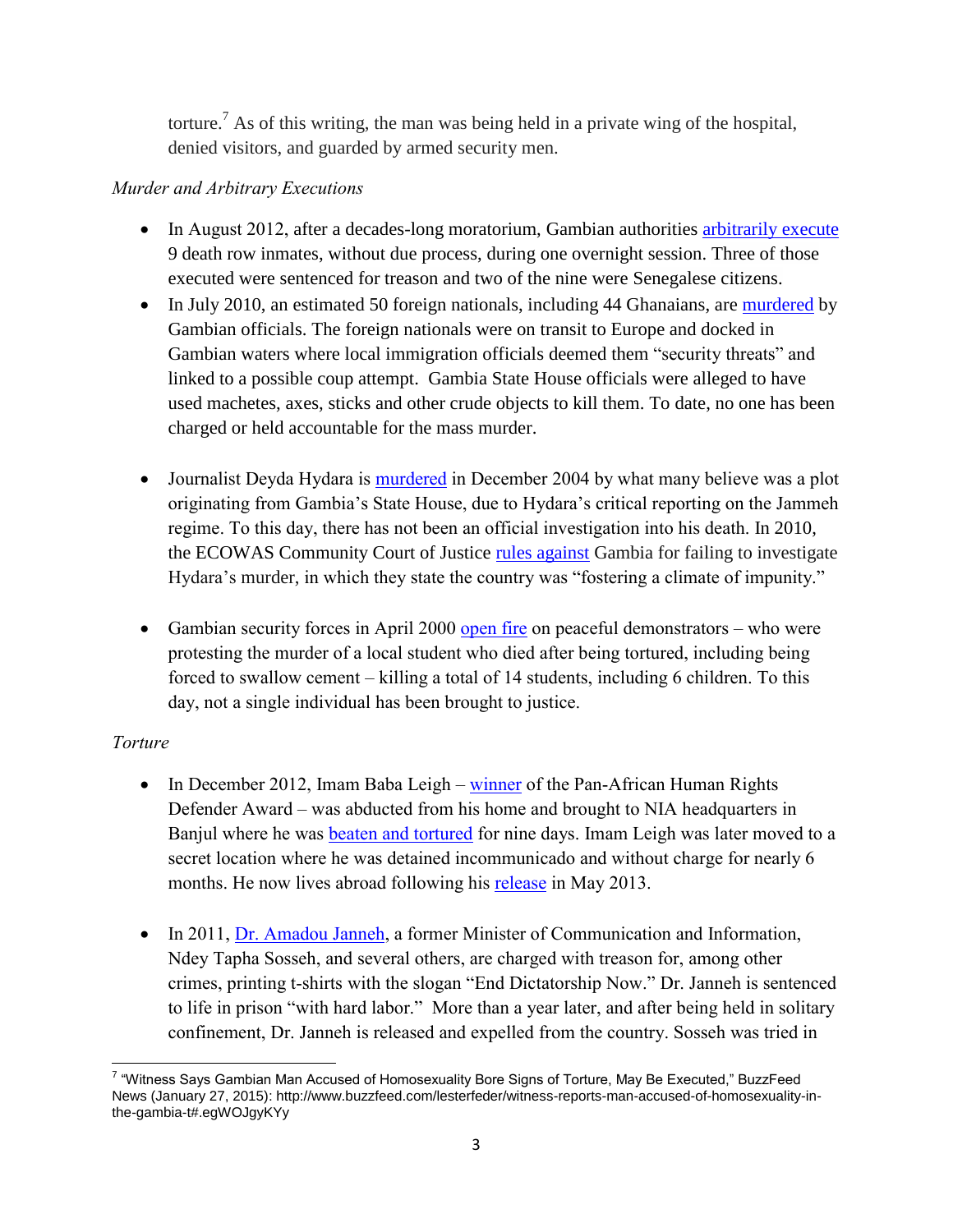absentia and remains outside the country. All of the men were [tortured](http://www.freedomnewspaper.com/Homepage/tabid/36/mid/367/newsid367/8061/BREAKING-NEWS-DR-AMADOU-SCATTERED-JANNEH-IS-DETERMINED-TO-UPROOT-JAMMEH-LIKE-A-CASSAVA-PLANT-/Default.aspx) while in custody.

- According to local, regional and international human rights groups, upwards of 1,000 [individuals are detained for being "witches,"](http://www.cnn.com/2009/WORLD/africa/03/18/gambia.amnesty.witchcraft/) in 2009, locked in secret detention centers, and forced to drink a "hallucinogenic potion," causing several detainees to die and others to suffer from serious kidney ailments.
- Journalist Musa Saidykhan is arbitrarily detained for three weeks in 2006 and tortured repeatedly, according to several reports. In December 2010, the ECOWAS Court of Justice [ruled](http://www.thenigerianvoice.com/nvnews/41251/1/ecowas-court-awards-n30m-to-detained-journalist.html) that the Gambian government must compensate Mr. Saidykhan for "contravening his human right to personal liberty as guaranteed by Article 6 of the African Charter on Human and Peoples Rights."

## *Disappearances and Incommunicado Detentions (often held without charge)*

- In November 2014, Human rights activist and local university lecturer [Sait Matty Jaw](http://advocacy.globalvoicesonline.org/2014/11/13/update-gambian-blogger-released-as-outrage-escalates/) is arrested and held incommunicado without access to his family and attorney.
- In October 2014, [Mambury Njie,](http://allafrica.com/stories/201403070844.html) former Finance Minister and Ambassador to Tawain, was arrested (also arrested in February and July) and detained at NIA headquarters. Mr. Njie has since been held incommunicado and without charge since that time.
- In February 2013, two US citizens are allegedly [kidnapped](http://www.huffingtonpost.com/jim-moore/two-americans-disappear-i_b_4850904.html) by President Jammeh's NIA. The two men, Alhagie Ceesay and Ebrima Jobe, while their whereabouts remain unknown, are believed to be held incommunicado, despite pleas from their family and public [requests](http://banjul.usembassy.gov/news-events/mising-us-citizen.html) from the U.S. government as to their whereabouts.
- In December 2013, United Democratic Party (UDP) activists Amadou Sanneh, Malang Fatty, and Alhagie Sambou Fatty are [arrested and held incommunicado](http://www.amnesty.org/en/news/gambia-must-immediately-release-three-opposition-members-convicted-sedition-2013-12-18) without legal representation amid allegations of torture. They were ultimately convicted of sedition in a sham trial and will each serve up to five years in prison.
- In April 2013, Saul Ndow, a Gambian businessman and ex-parliamentarian, was [abducted](http://www.thepetitionsite.com/912/575/944/release-them-or-charge-them-break-the-silence/) by Gambian authorities and has been held incommunicado and without charge. To this day, his family is not aware of his location and do not know if he is still alive.
- State television broadcaster and former press secretary to President Jammeh, Fatou [Camara,](http://www.bbc.com/news/world-africa-24828059) is arrested in September 2013 and detained incommunicado for almost a month for "tarnishing the image of the president." Ms. Camara was eventually released after sustained international outcry and currently lives in exile in the United States.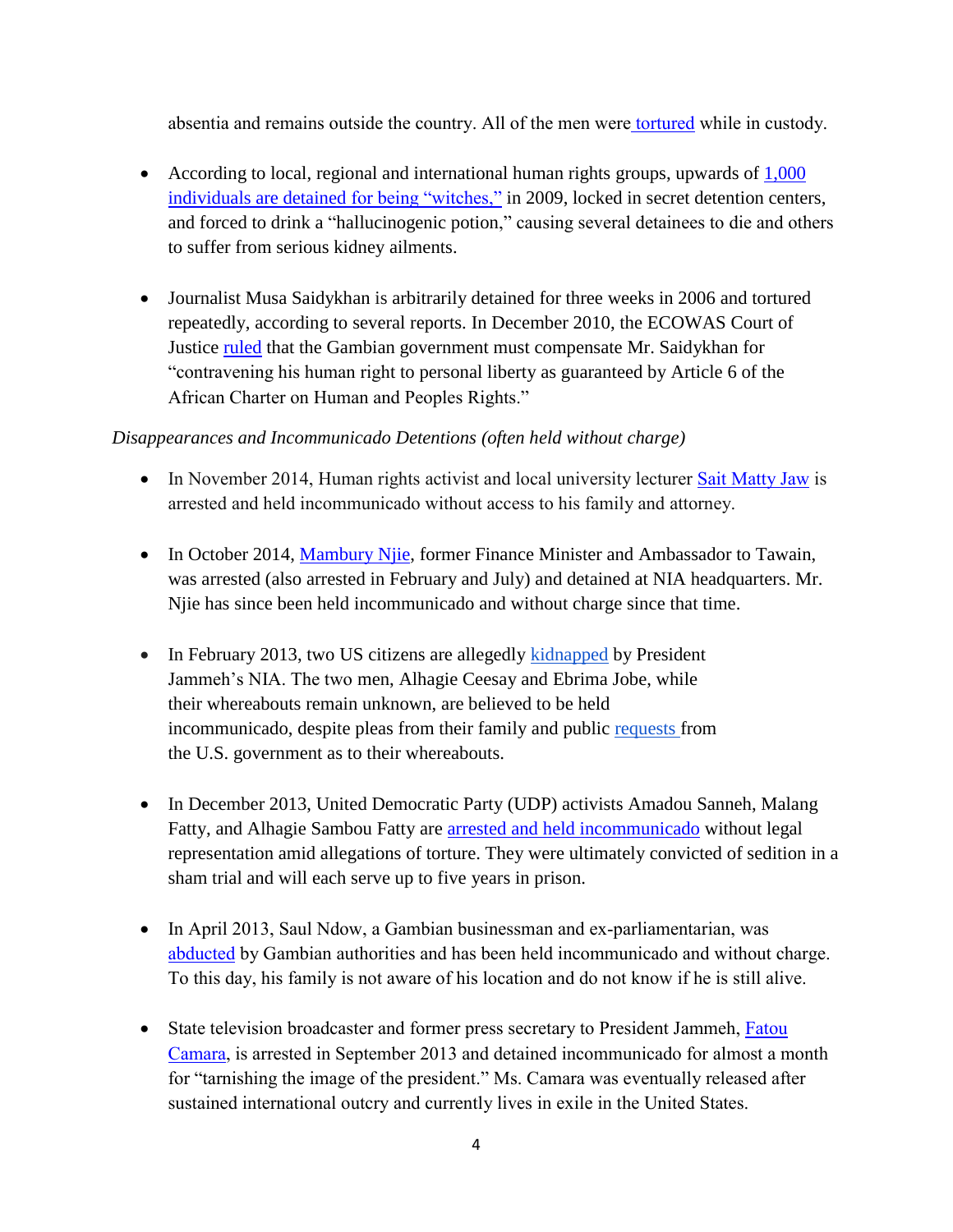- Former naval chief, Captain Mahmoud Babadi Sarr, is abducted from his home in 2013 by the NIA and has been under government custody [without any formal criminal charges.](http://www.parliament.uk/edm/2012-13/1213) It is believed that President Jammeh personally ordered his arrest and that he is currently being held at the state central prison in Banjul.
- In May 2011, US citizen *Hassan Touray* was arrested by Gambian authorities and detained in Mile Two Maximum Security Prison after his company, Pristine Consulting, sued the Jammeh government for non-payment and breach of [contract.](http://issuu.com/musatouray/docs/agreement-with_gog?mode=a_p)
- In 2010, two women human rights defenders, Isatou Touray and Amie Bojang Sissoho, are arrested and charged with theft. They are [released](http://www.frontlinedefenders.org/node/20777) after nine days in detention, while being held incommunicado, and acquitted of their alleged crimes two years later.
- In July 2006, journalist [Ebrima Manneh](http://www.amnestyusa.org/our-work/cases/gambia-ebrima-manneh) is arrested, held incommunicado, and widely believed to have died while in custody. Later in June 2008, the ECOWAS Court of Justice [ruled](http://www.pambazuka.net/en/category/media/48863) against the Gambian government for his enforced disappearance.

### *Violations of Freedom of Expression, Association, and other Basic Human Rights*

- Gambian authorities shut down [Taranga FM,](https://cpj.org/2015/01/gambia-radio-station-censored-director-harassed-af.php) as well as the Daily News and Standard newspapers. Taranga FM was closed twice more, including in 2015, and later allowed to re-broadcast its programs on condition that it "ends all programs of a news or political nature." The Daily News remains closed while the Standard has since re-opened.
- In July 2013, the Gambian government adopts the Information and Communication ([Amendment\) Act](http://www.article19.org/resources.php/resource/37152/en/the-gambia:--new-internet-law-furthers-government-crackdown-on-free-expression) and the [Criminal Code \(Amendment\) Act,](http://america.aljazeera.com/articles/2014/9/10/gambia-antigay-law.html) containing provisions to further stifle freedom of expression, which includes the crime of making "derogatory statements against public officials."
- President Yahya Jammeh publically threatens local human rights activists, prompting the African Commission for Human and Peoples' Rights (ACHPR), by means of [Resolution](http://www.achpr.org/states/gambia/)  [145](http://www.achpr.org/states/gambia/) in October 2009, to call on authorities to explicitly protect journalists and human rights defenders.
- In 2001, President Jammeh signs the [Indemnity \(Amendment\) Act,](http://www.state.gov/j/drl/rls/hrrpt/2002/18205.htm) which gives him unilateral powers to prevent security forces from being prosecuted for any act committed during a "state of emergency" or as part of a process to quell an "unlawful assembly."

### **Recommendations:**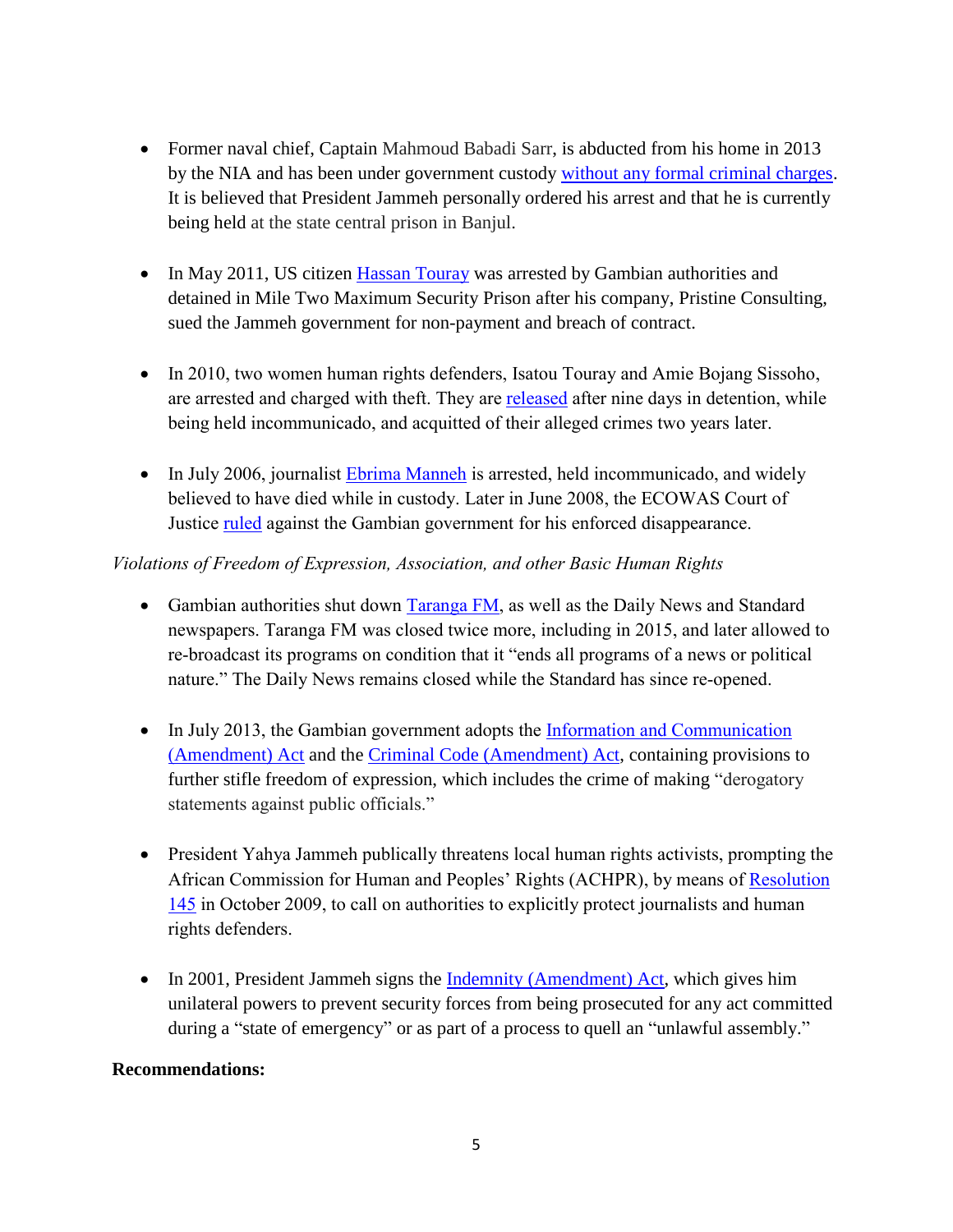Taking stock of the more than two decades of widespread repression and egregious human rights abuses in Gambia, including the developments in the aftermath of the December 30 coup attempt, Robert F. Kennedy Human Rights makes the following recommendations:

#### *United States Government*

- 1. Restrict travel and ban individuals responsible for corruption and grave human rights abuses from obtaining visas to the United States and from participating in U.S.-funded programs.
- 2. Begin an investigation into President Jammeh, his immediate family members, and senior officials in his government for misuse of public funds. Among other available options, the U.S. government should use the Kleptocracy Asset Recovery Initiative to combat foreign official corruption and to recover public funds for their intended and proper use. For instance, the U.S. government should investigate the \$3.5 million dollar home owned by the Jammeh family in Potomac, Maryland.
- 3. Review all foreign assistance to The Gambia, ensuring effectiveness of aid and nondiscrimination in its disbursement. In particular, redirect any humanitarian programs implemented through the government benefitting Gambian citizens to third party implementers, while ensuring consistency of service to beneficiaries.
- 4. Restrict any and all programs that solely benefit the Government of The Gambia, particularly military assistance, including, but not limited to:
	- a. International Military Education and Training Program
	- b. Africa Partnership Station (APS)
	- c. Africa Maritime Law Enforcement Program (AMLEP)
	- d. Africa Endeavor (AFRICOM)
	- e. Counterterrorism Fellowship Program (CTFP)
	- f. Defense HIV/AIDS Prevention Program (DHAPP)
	- g. Africa Center for Strategic Studies (ACSS)
	- h. Counternarcotics Terrorism Program (CTP)
	- i. ACOTA Regional Exercise

#### *African Union*

- 1. The ACHPR should request a site visit to Gambia, including direct and private access to Mile 2 Maximum Security Prison and other places of detention, and present a report of their findings to the African Union.
- 2. The ACHPR Committee for the Prevention of Torture should request that the Gambian Government allow the Committee to aid in facilitating the implementation of the Robben Island Guidelines, which provides guidance for African states on how to implement the provisions of the African Charter on the prohibition and prevention of torture, as well as